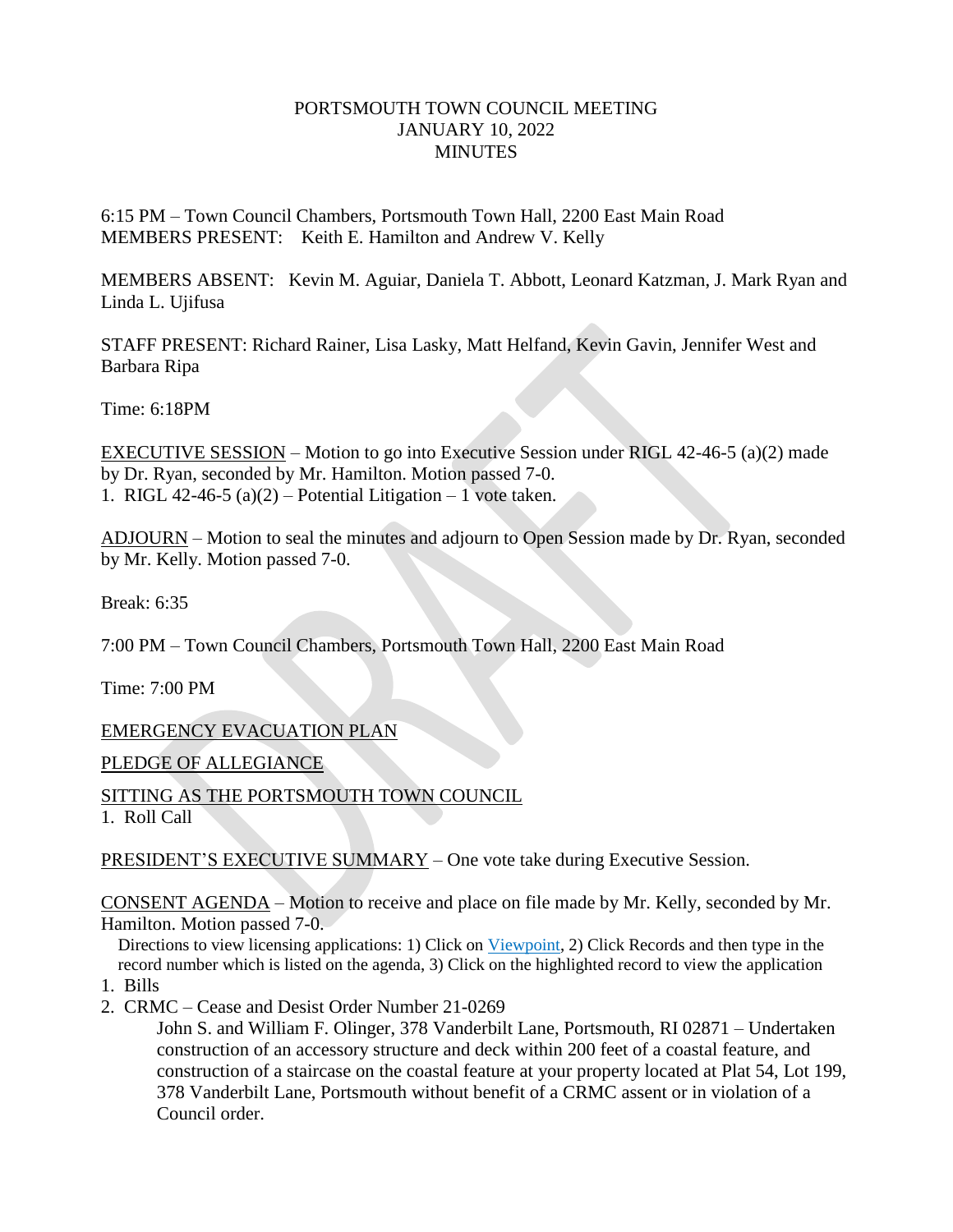# SITTING AS THE BUILDING CODE BOARD OF APPEALS

1. Request clarification as to the necessity of installing a lavatory and OWTS for the structure at 3055 East Main Road as: a precedent exists for not requiring a lavatory and OWTS for public utility use buildings; Aquidneck Light's electronics will be remotely provisioned and monitored; multiple managing members of Aquidneck Light reside in Portsmouth. / T. Pietz, Principal, Aquidneck Light (cont. fr. 12/13/21)

– The consensus of the Council is to provide clarification that the installing of an onsite OWTS for the structure at 3055 East Main Road is required made by Mr. Katzman, seconded by Dr. Ryan. Motion passed 6-1. Mr. Kelly in dissent.

ADJOURN – Motion to adjourn as the Building Code Board of Appeals made by Mr. Kelly, seconded by Mr. Hamilton. Motion passed 7-0.

MINUTES – Motion to approve made by Mr. Hamilton, seconded by Dr. Ryan. Motion passed 6-0-1. Ms. Ujifusa in abstention. 12/13/2021 & Exec.

# TOWN ADMINISTRATOR'S REPORT

- 1. Covid vaccination clinic Portsmouth has teamed with Raytheon Integrated Defense Systems to use its Portsmouth facility to serve as a COVID-19 Booster Vaccine Point of Dispensing (POD) Clinic. The Town will offer booster vaccinations for all eligible 12 years old and older on the next two Fridays, January 14th and 21st from 4 to 7 PM. Other clinics at the Raytheon facility will be scheduled based the public's response and need for additional clinics to help increase the number of people with COVID booster vaccinations. Appointments are recommended but walk ins are welcome based on vaccine supplies available. Go to www.vaccinateri.org and search for "Portsmouth" to make an appointment.
- 2. Fairview Lane FEMA funding In regard to the damage and follow on restoration of Fairview Lane and the Melville Dam Spillway due to Hurricane IDA, we have been notified that FEMA thresholds for reimbursement were not met. The cost for repairs were \$496,657 for Fairview Lane and \$24,830 for the Melville Dam spillway, for a total of \$521,487. We will monitor overall spending and approach the Council as needed if we cannot meet the overall budget target.
- 3. Chamber A/V renovation The equipment for the audio visual upgrades to the Chamber has arrived and the project is scheduled to begin January 26th and run through February 2nd. Training for staff will be conducted on February 7th.
- 4. Information Systems Manager update A second round of interviews for an Information Systems Manager have been finished and I will meet with the interview panel's selected candidate this week and report my recommendation to the Council at your next meeting.
- 5. Audit status The submission deadline to file an audit report with the Office of the Auditor General has been extended to January 14th. The extension was due to the fact that we were awaiting State approval of the Town's MTP2 report. The Division of Municipal Finance at the Rhode Island Department of Revenue has since approved the report and I anticipate the audit report will be posted to our website and filed with the Auditor General no later than tomorrow.

# RESIGNATIONS AND APPOINTMENTS

1. Appointments:

a. Aquidneck Island Planning Commission – Motion to appoint Cynthia Andreola made by Mr. Hamilton, seconded by Mr. Katzman. Motion passed 7-0.

b. Design Review Board – Motion to appoint Paul Laurienzo made by Mr. Hamilton, seconded by Dr. Ryan. Motion passed 7-0.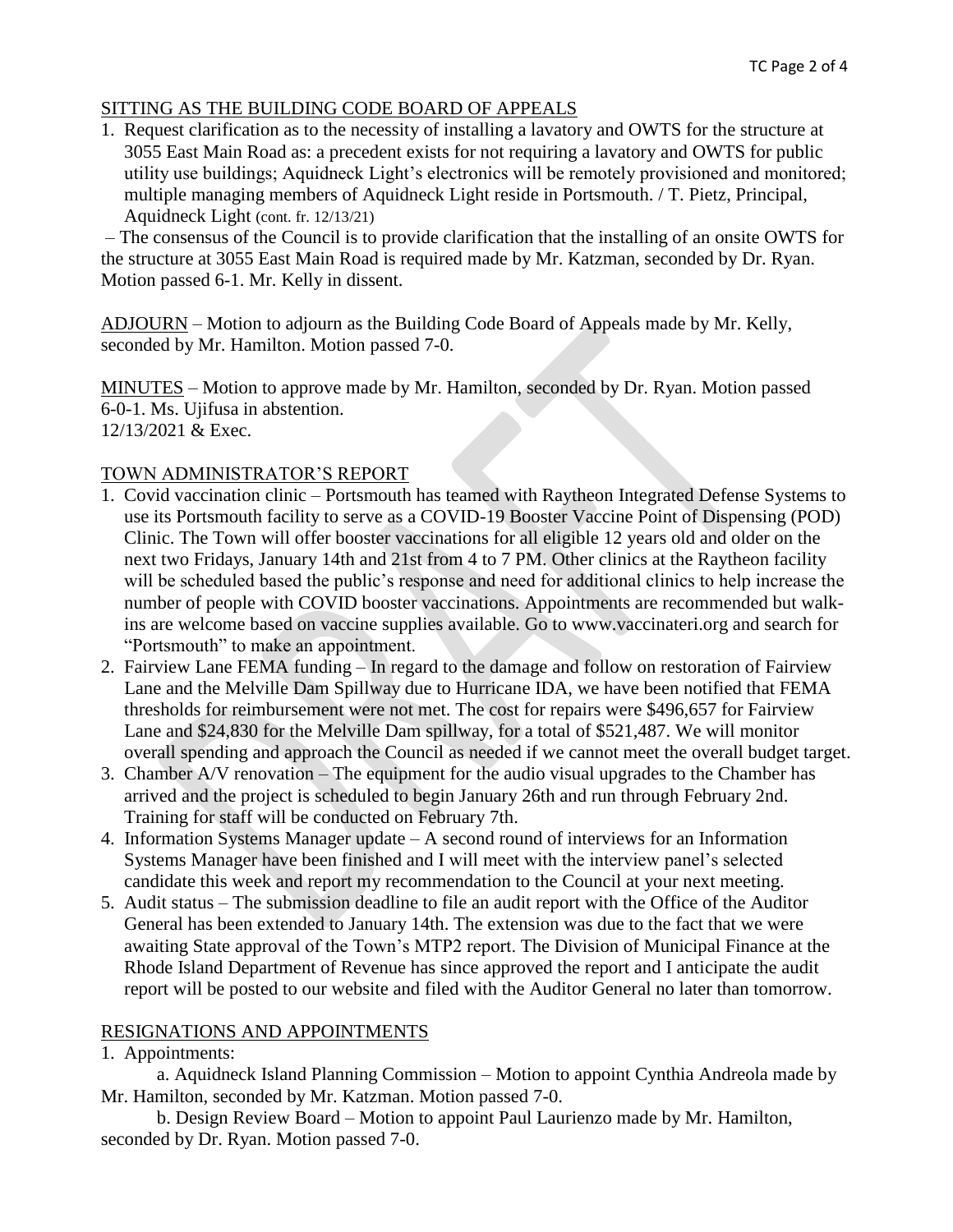c. Housing Authority – Motion to appoint Sharlene Stoker Patton made by Mr. Katzman, seconded by Dr. Ryan. Motion passed 7-0.

d. Planning Board – Motion to appoint Chris O'Connell made by Dr. Ryan, seconded by Mr. Katzman. Motion passed 7-0.

e. School Committee – Motion to re-advertise for the position and bring it back at the February, 14, 2022 meeting made by Mr. Katzman, seconded by Mr. Kelly. Motion passed 7-0.

f. West Side Development Advisory Committee – Motion to request Mr. Rainer give the Council a report as to what the West Side Development Advisory Committee is supposed to do before we appoint anymore people to the committee and to table making any appointments until Mr. Rainer can give a report at the next meeting made by Ms. Ujifusa, seconded by Mr. Katzman. Motion passed 7-0.

g. Dog Park Committee (Re-Appt.) – Motion to re-appoint both Mil Kinsella and Andrea Rounds made by Mr. Hamilton, seconded by Dr. Ryan. Motion passed 7-0.

h. Glen Manor House Authority (Re-Appt.) – Motion to re-appoint David Gleason to both the Glen Manor House Authority and the Harbor Commission made by Mr. Hamilton, seconded by Mr. Kelly. Motion passed 7-0.

i. Harbor Commission

j. Tree Warden (Re-Appt.) – Motion to re-appoint John Fitzgerald made by Mr. Hamilton, seconded by Dr. Ryan. Motion passed 7-0.

k. Wastewater Appeals Board (Re-Appt.) – Motion to re-appoint Peter Roberts made by Mr. Kelly, seconded by Mr. Hamilton. Motion passed 7-0.

#### OLD BUSINESS (Discussion/Action)

1. Monthly Finance Report. – Motion to receive and place on file made by Mr. Hamilton, seconded by Mr. Katzman. Motion passed 7-0.

2. Request approval, of an amount not to exceed \$50,000, of Legacy General Contracting for repairs to the Glen Farm Stables Icehouse. – Motion to approve made by Mr. Kelly, seconded by Mr. Hamilton. Motion passed 7-0.

3. Reschedule the Comprehensive Plan Workshop. – Motion to reschedule the Comprehensive Plan Workshop to March 7, 2022 discussing sections 1-4, March 21, 2022 sections 5-8 and previous sections and April 4, 2022 all sections made by Mr. Hamilton, seconded by Mr. Katzman. Motion passed 7-0.

#### NEW BUSINESS (Discussion/Action)

1. Solid Waste and Recycling Committee (SWRC) recommendations. – Motion to have Mr. Rainer explore the best way to take the first step of implementing the Solid Waste and Recycling Committee's recommendation that we go to Townwide curbside pickup made by Ms. Ujifusa, seconded by Mr. Katzman. Motion passed 7-0.

2. Portsmouth Town Council 2022 state legislative priorities. – Mr. Hamilton asked that an additional item regarding Recreational Marijuana be included. No votes taken.

3. Request permission to provide a letter to the RI Department of Transportation indicating agreement for the East Main Road resurfacing projects. – Motion to approve made by Ms.

Abbott, seconded by Mr. Hamilton. Motion passed 6-0-1. Mr. Aguiar recused.

4. Request approval to purchase a VAC-CON Sewer Jet Trailer from the National Joint Purchasing Alliance NJPA/SOURCEWELL for \$65,535. – Motion to approve made by Mr. Katzman, seconded by Dr. Ryan. Motion passed 7-0.

5. Request to accept proposal for actuarial and budgeting software. – Motion to approve made by Mr. Hamilton, seconded by Mr. Katzman. Motion passed 7-0.